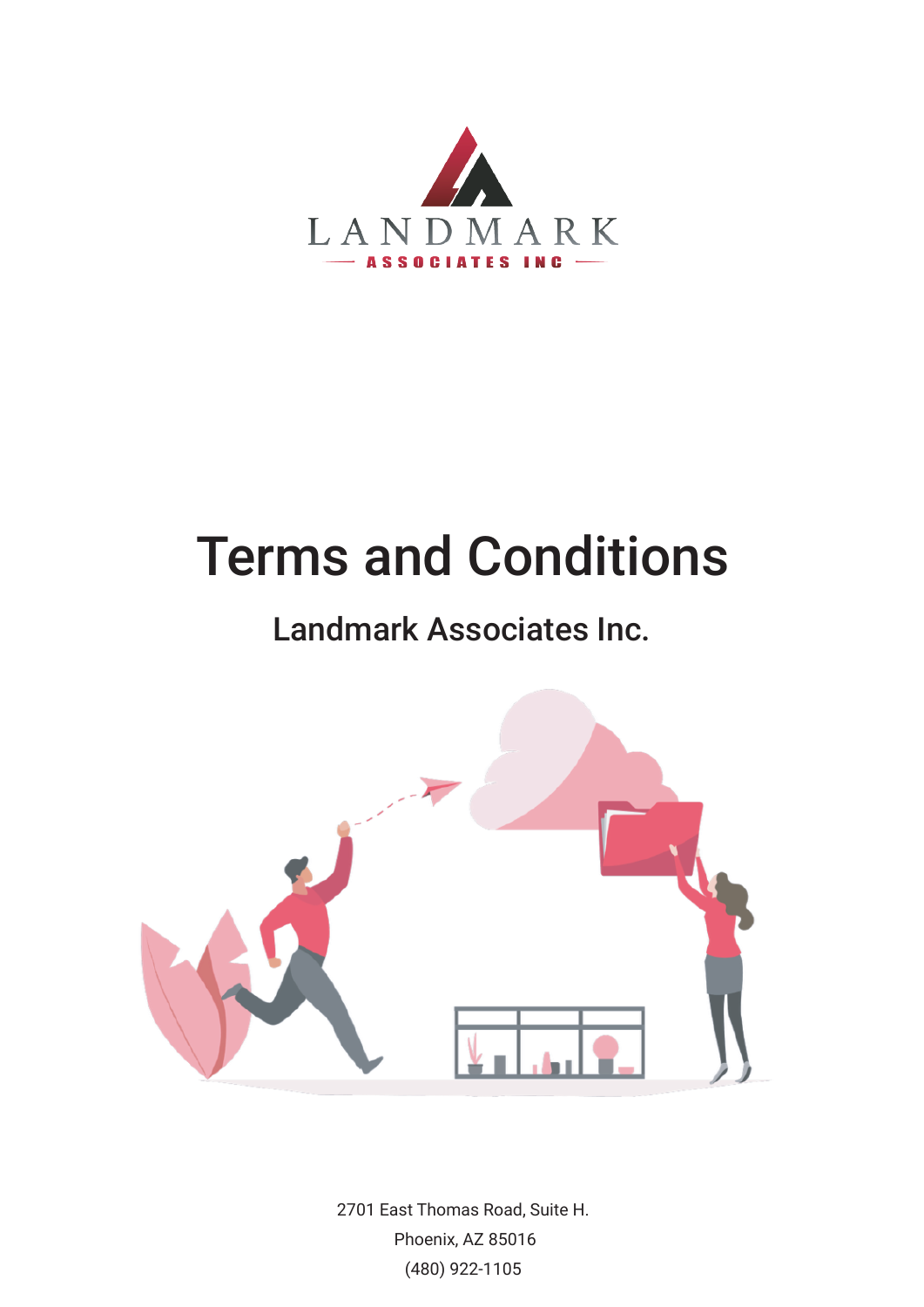

This Agreement is between Landmark Associates, Inc., 2701 East Thomas Road, Suite H, Phoenix, Arizona 85016, US ("Landmark"), and you, the client ("Client") (jointly, "the Parties"). The Parties agree as follows:

# 1. Recitals and Purpose of this Agreement.

Landmark is an Arizona company engaged in the business of transcribing and translating audio and video media. Client has audio or video media that it desires to have transcribed ("the Media"). Client desires to engage Landmark to transcribe or translate the Media, and Landmark desires to provide transcription or translation services for the Media ("the Services") to Client. This Agreement sets forth the rights and obligations of the Parties.

# 2. Provision of the Media.

Together with the Media, Client will provide Landmark an accurate and complete description of the Media, including, but not necessarily limited to the duration of the Media, the number of speakers in the Media, and the quality of the recorded audio in the Media. Audio quality may include such elements as quality of the recording and presence or thickness of accents. Landmark will provide an estimate of the fee based Client's description of the Media.

# 3. Transcriptions.

# 3.1. Evaluation.

Upon receiving the Media, Landmark may perform an evaluation of the Media. Landmark may evaluate the accuracy of Client's description with respect to the Media, the quality of the recorded audio in the Media, the presence of unintelligible sounds, and other aspects of the Media. Landmark may contact Client to discuss the evaluation of the Media and any factors which may make provision of the Services more difficult than expected based on Client's description of the Media. Landmark may propose a new fee to Client, and Landmark will not continue with the Services until Client provides its consent. Should Client not provide its consent for Landmark to proceed with the Services, Landmark will charge Client a fee based only on the Services performed.

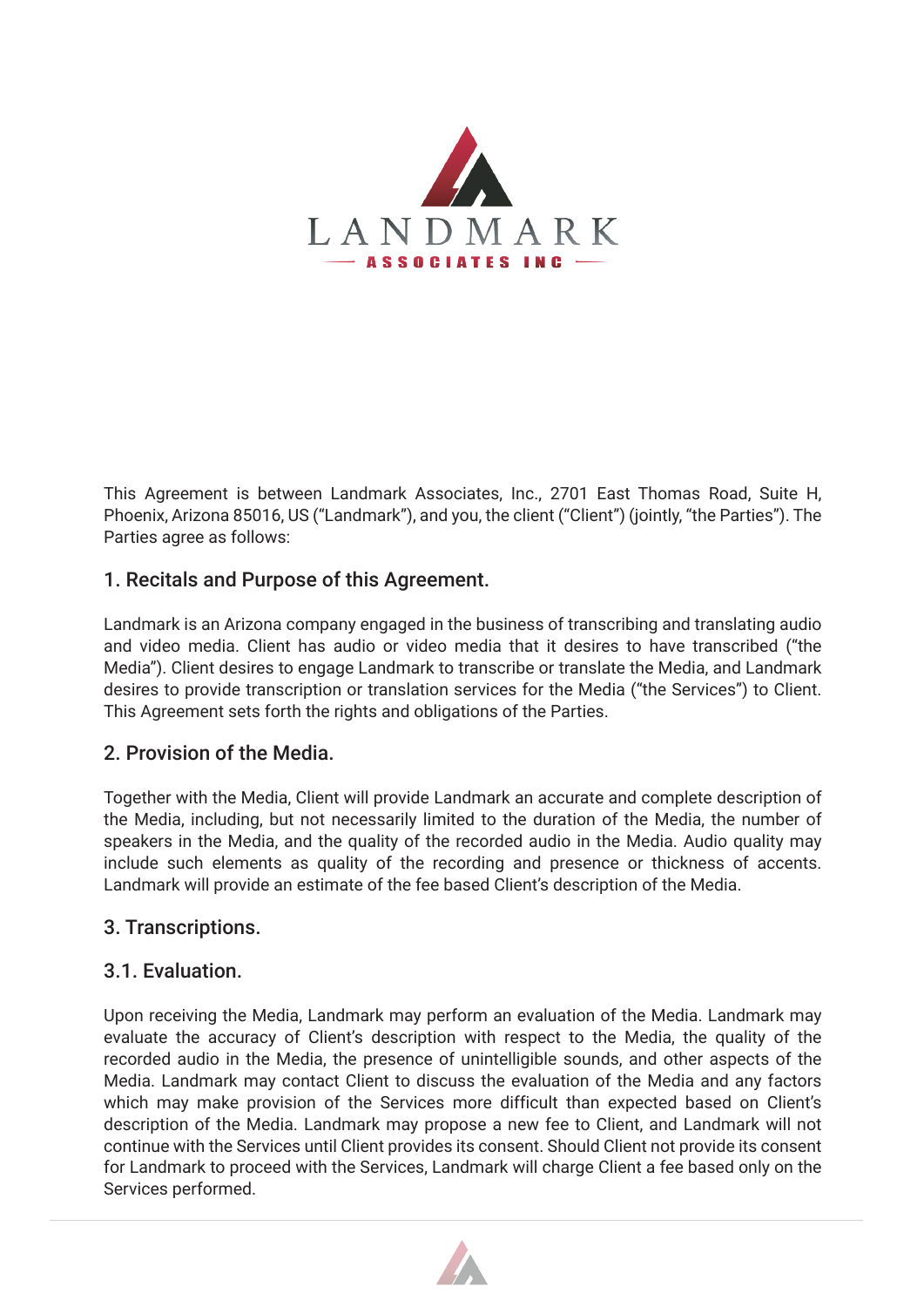# 3.2. Rejection of the Media.

At any time, Landmark may discontinue its performance of the Services with respect to the Media for any reason in its sole discretion. Landmark may discontinue its performance of the Services with respect to the Media if the Media is not as described by Client. If Landmark chooses to discontinue its performance of the Services, Landmark will charge Client a fee based only on the Services performed.

#### 3.3. Production.

Subject to the other sections of this Agreement, Landmark will provide the Services to Client. Landmark will deliver the final product (the "Product") of the Services following completion of the Services. Landmark will deliver the Product in a reasonable amount of time following receipt of the Media. Landmark shall not be liable for delays in delivering the Product which are affected by factors beyond its control.

#### 3.4. Accuracy.

Landmark shall make reasonable efforts to ensure the accuracy of the Services; however, Landmark does not guarantee complete accuracy of the Services. Many factors influence the accuracy of the Services. Inaccurate description of the Media by Client, poor duplication of the Media, degradation of the Media, and other factors can affect the Services. Landmark employs its discretion in punctuation, grammar, and spelling ("Form") in the Media, and Landmark does not guarantee complete accuracy of the Form, though Landmark does strive to adhere to generally accepted Form principles when not inconsistent with the Media. The spoken word often consists of run-on sentences and other irregularities, and Landmark attempts to transcribe such irregularities as presented originally in the Media rather than correct them according to Form principles. It is Client's responsibility to review Media before publishing or disclosing the Media to a third party.

# 3.5. Return of Materials.

At the completion of the Services, and subject to the other sections of this Agreement, Landmark may purge the Media. Landmark will dispose of the Media if so instructed by Client. Landmark discourages Client from providing any original or master Media ("Originals") for the Services. If Client provides Originals, Client does so at its own risk; damage or loss may occur if the Media is shipped or electronically transmitted between Landmark and Client. To the fullest extent of the law, Client shall indemnify and hold harmless Landmark and its agents, owners, and employees from and against any and all expenses, claims, losses, costs, actions or damages, including attorneys' fees, arising out of or related to damage to or loss of any Media or any content or information from the Media. Client agrees and acknowledges that the Media has no commercial value.

# 4. Corrections to Transcriptions.

Client has thirty calendar days from its receipt of the Product from Landmark to notify Landmark of any alleged discrepancies in the Product. If Landmark finds that the Product is unacceptable according to its own internal procedures, Landmark will correct the discrepancies so noticed by Client. It is Client's responsibility to notify Landmark of alleged discrepancies; Landmark will not, on its own accord, correct discrepancies.

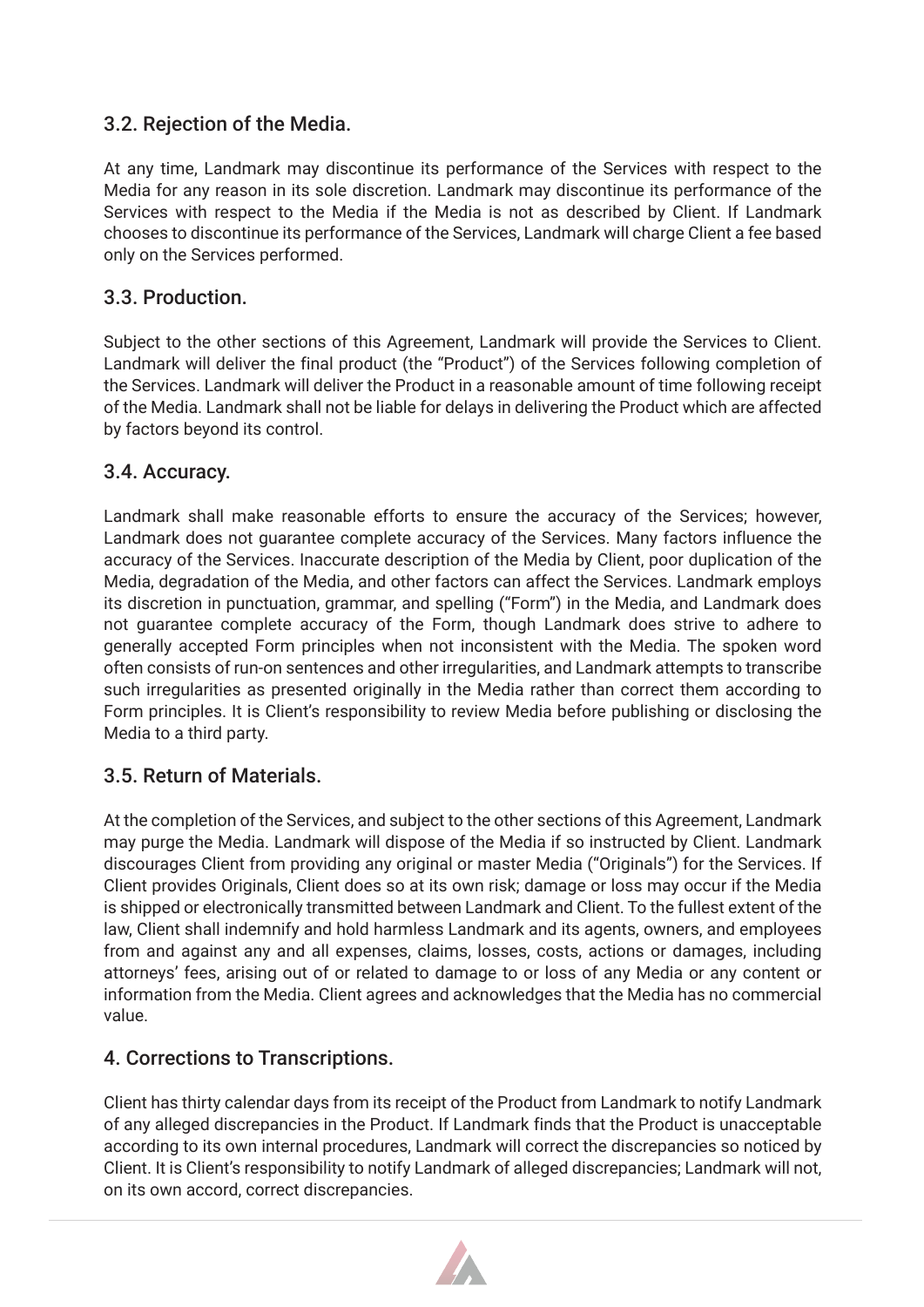# 5. Fees and Payment.

# 5.1. Fee.

Landmark charges a fee ("Fee") for the Services based on the following rates.

For each minute of recorded audio for which the Services are provided, Landmark charges the rate indicated on Landmark's website, typically at https://www.thelai.com/rates. Client acknowledges that the rates may change, and that the rate at the time the Media is provided to Landmark determines the rate at which Client will be billed for the Services, unless otherwise agreed in writing by the Parties. Any additional portion of a minute which is greater than five seconds and less than sixty seconds is rounded up to one minute and charged as one minute.

#### 5.2. Factors.

The Fee is dependent on a number of factors, including but not limited to the duration of the audio recording, the rate charged, the number of speakers in the Media, the type of media, the state of degradation of the Media, the size of the overall project for the Services, deadlines or turn-around time requirements imposed by Client, the presence or effect of background noise, tracking features, time stamping features, and verbatim transcription requirements. Landmark reserves the right to alter the Fee during the Services if Client's description of the Media is inaccurate or if the above or other factors are inconsistent within the Media.

#### 5.3. Payment.

Payment of the entire Fee is due promptly upon completion of the Services. Landmark may withhold the Product from Client until Landmark receives payment in full for the Services.

# 6. Client Representations.

Client understands that it cannot provide Media to Landmark if Client does not have rights in the Media. Client represents and warrants to Landmark that it holds the entire right, title, and interest in the copyright in the Media, or has a license to the copyright in the Media or other permission to use the Media. Client hereby conveys a non-exclusive license to Landmark to reproduce, prepare derivative works, transcribe, and translate the Media to perform the Services. To the fullest extent of the law, Client shall indemnify and hold harmless Landmark and its agents, owners, and employees from and against any and all expenses, claims, losses, costs, actions or damages, including attorneys' fees, arising out of or related to any forms of copyright infringement of the Media or any content or information from the Media.

# 7. Indemnity and Liability.

To the fullest extent of the law, Client shall indemnify and hold harmless Landmark and its agents, owners, and employees from and against any and all expenses, claims, losses, costs, actions or damages, including attorneys' fees, arising out of or related to the Services. Any damages for which Landmark is liable to Client, and which arise out of or are related to the Services, shall not exceed the Fee.